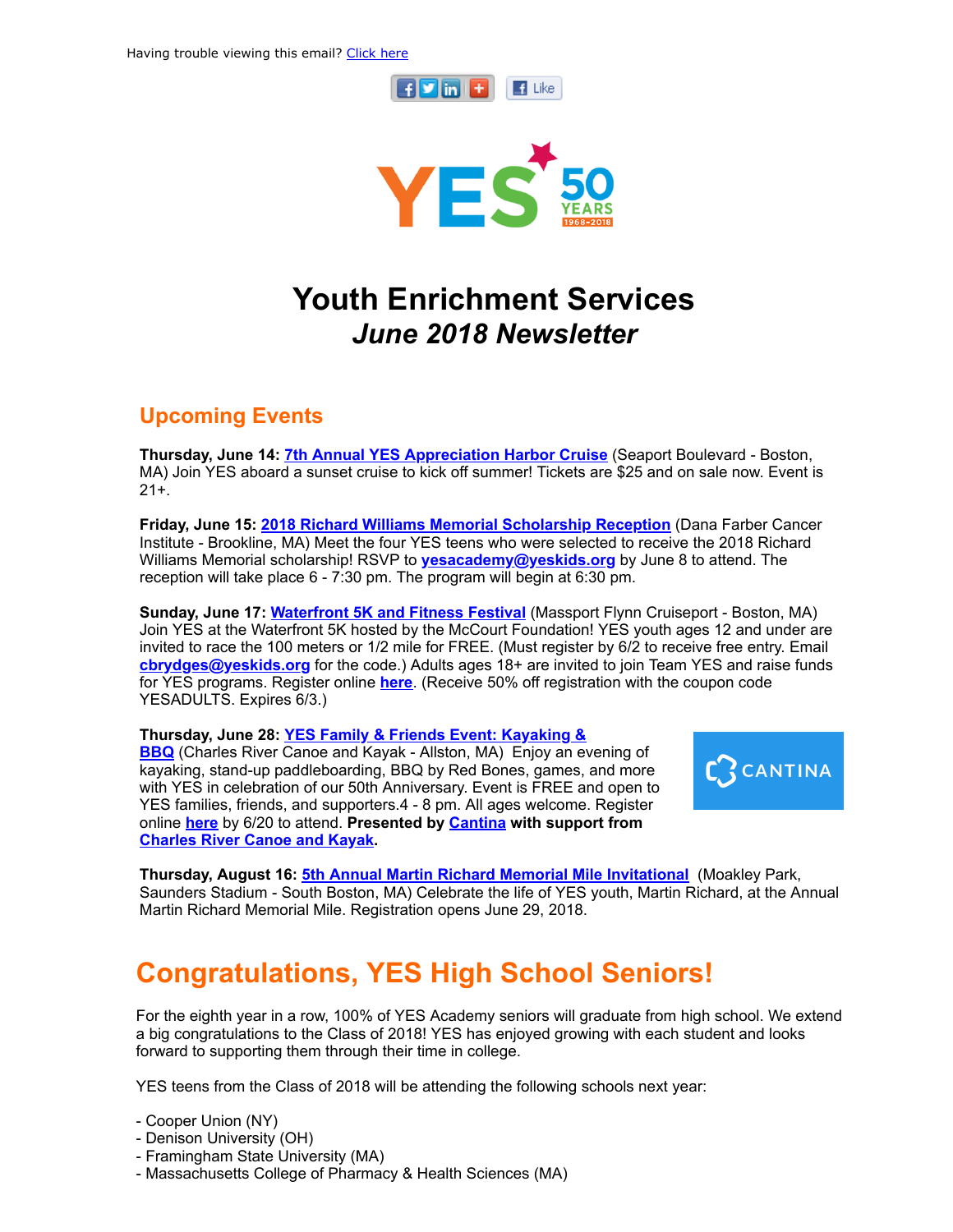- Northeastern University (MA)
- Occidental College (CA)
- UMass Amherst (MA)
- UMass Boston (MA)
- UMass Dartmouth (MA) - Wentworth University (MA)

Many teens have been a part of the YES family since elementary or middle school. In high school, teens are given leadership opportunities with increasing responsibilities and challenges. YES teens Macy Murtagh, Varsha Perkins, and Jacelys Suazo are among those YES teens who have gone above and beyond in their service to YES. These young women have developed outstanding leadership skills and confidence throughout their years with YES. They have served as role models for younger YES youth and plan to be student leaders on their college campuses.

### Read more about these three amazing young leaders [here.](http://www.yeskids.org/farewell_seniors/)



(L to R: YES seniors and teen leaders, Jacelys Suazo, Varsha Perkins, and Macy Murtagh)

### 8th Annual YES Black Diamond Gala Raises Over \$600,000

Over 350 guests attended YES's 8th Annual Black Diamond Gala on Thursday, April 7 at the Renaissance Waterfront Hotel.

The event, co-chaired by Christopher Peabody and Biria St. John, raised over \$600,000 for Boston youth. Funds will support YES's outdoor sports and leadership programs. Boston philanthropists, Carolyn and Jason Soules, were honored with the 2018 YES Achievement Award. U.S. Ski Team athletes, Ryan Cochran-Siegle and Robby Kelley, were in attendance.

A highlight from the evening was the two speeches given by YES youth. Tarell Longsworth and Van Nguyen spoke about their experiences in YES's Track & Field, Leadership Corps, and College Prep programs. Read more about the inspiring teen speakers [here](http://www.yeskids.org/50gala/).



YES teens, Tarell Longsworth and Van Nguyen, spoke at YES's Gala on April 7.

A special thank you to our top sponsors of the event: The Abrams Management Company, Adage Capital Management, Citi, The George Macomber Family, Leerink Partners, The Martin Richard Charitable Foundation, Morgan Stanley, Peabody Office Furniture, and RBC Capital Markets.

Click [here](https://www.facebook.com/pg/yeskidsboston/photos/?tab=album&album_id=10156055044236224) to view photos from the 8th Annual Black Diamond Gala.

# Team YES Conquers the Boston Marathon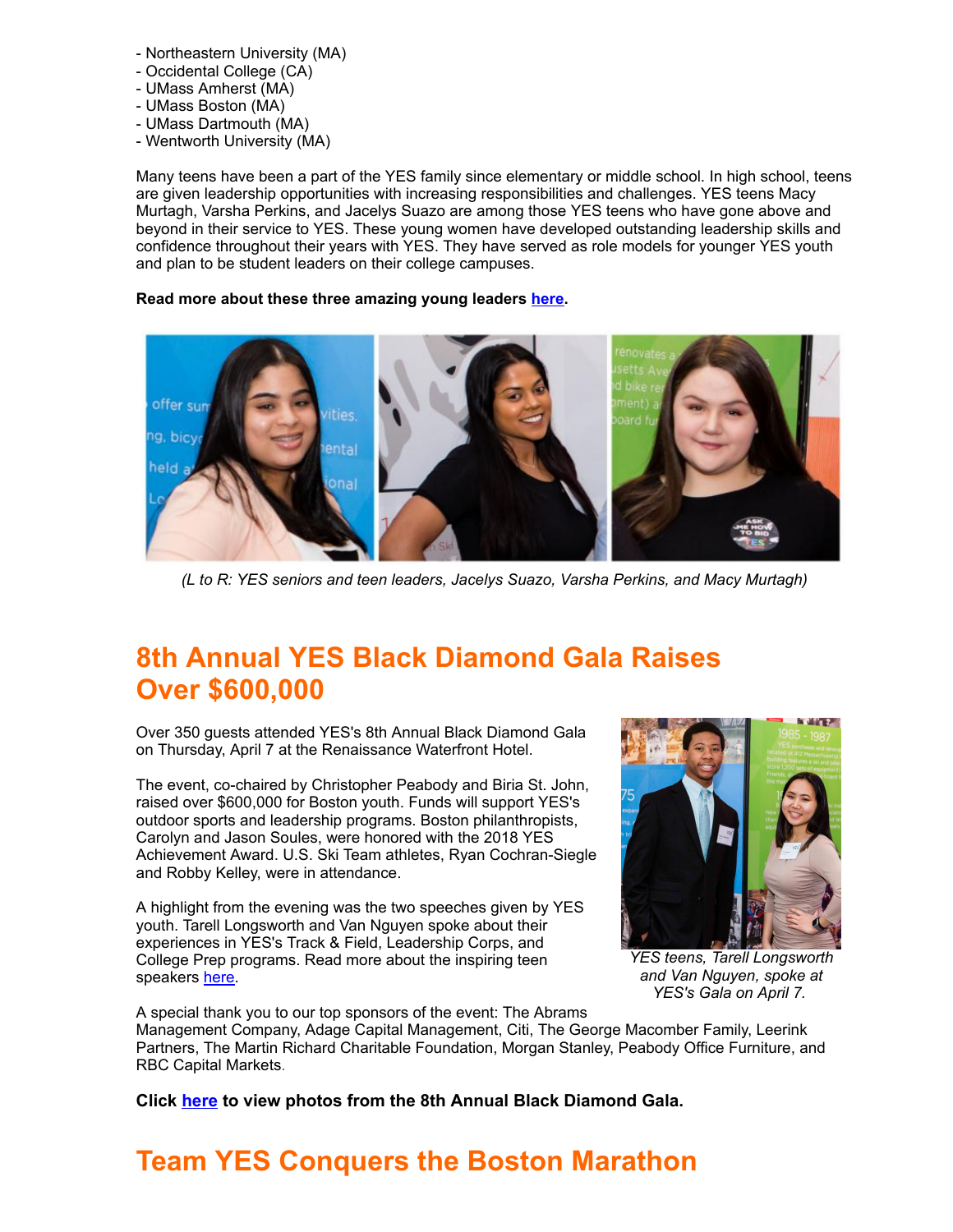Congratulations to YES's 2018 Boston Marathon runners: Sayles Day, Ben Hartzell, Kelsey Prendergast, and Marc Sorresso. They endured the rain, wind, and cold temperatures on race day. Together, they raised over \$40,000 for Boston youth! These funds will provide young people with new experiences in the outdoors and meaningful leadership opportunities.

#### Read Sayles' recount of her rainy and rewarding Boston Marathon run for YES [here](http://www.yeskids.org/yes-marathon-runner-sayles-day-recounts-her-boston-marathon-run/).

Interested in running the 2019 Boston Marathon? Email Bryan Van Dorpe at [bvandorpe@yeskids.org](mailto:bvandorpe@yeskids.org) for more information.



### Youth Development through Snowsports: 2018 in Review



YES designs its Operation SnowSports program to have a deep and lasting impact on youth. Outcomes are measured across ten metrics which are aligned with YES's mission and centered around skill and life quality improvement, program engagement, and safety. View program metrics [here](http://files.constantcontact.com/9b3b9517001/ab1b687f-c2d1-46e9-966a-b55d79946f1f.pdf).

We are proud to share that the Operation SnowSports program continued to have a positive impact on YES youth throughout the 2018 season. Program evaluation shows that through snowsports, youth become more resilient, build confidence, and develop leadership skills. This year, 87% of youth in the YETTI (Youth Excel Through Tailored Instruction) track reported confidence in facing a new challenge and 92% of youth said that they would recommend YES to a friend. One youth shared, "I learned that skiing is all about getting back up and determination. Not everything will be perfect, but when you fall, get back up!"

YES collaborated with 30 schools and community partners this winter to serve youth from our targeted neighborhoods of Roxbury, Mattapan, and Dorchester. View the full list of 2018 Operation SnowSports partners **[here](http://files.constantcontact.com/9b3b9517001/5fde9b35-e4c3-4cac-af32-c20ae6be3e6a.pdf)**.

YES's fiscal year ends on June 30. Make a contribution today to support YES and help our youth be ready for summer!